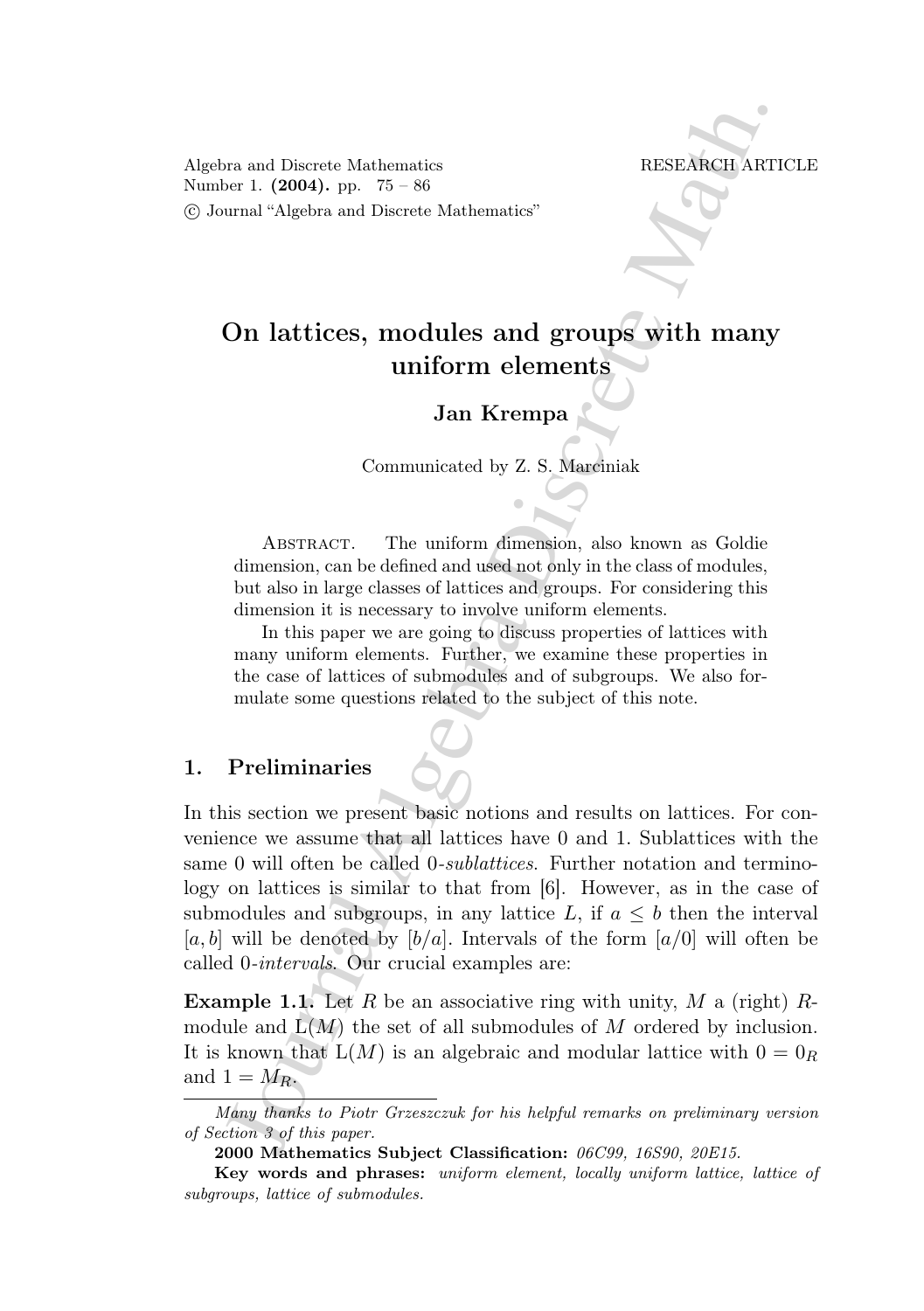**Example 1.2.** Let G be a group and  $L(G)$  be the set of all subgroups of G ordered by inclusion. Then it is well known that  $L(G)$  is an algebraic lattice with  $0 = \langle e \rangle$  and  $1 = G$ . This lattice need not be modular.

The above examples and study of uniform dimension suggest to consider not only modular lattices. Thus some notions, defined in fact in [12, 18, 11] are of interest here. A lattice  $L$  is balanced if  $L$  satisfies the following quasi-identity:

$$
(x\wedge y)\vee((x\vee y)\wedge z)=0\Longrightarrow (y\vee z)\wedge x=0
$$

and  $L$  is *strongly balanced* if all nonempty intervals of  $\overline{L}$  are balanced lattices. The last property can be expressed by the following quasi-identity:

$$
(x \wedge y) \vee ((x \vee y) \wedge z) = x \wedge y \wedge z \Longrightarrow (y \vee z) \wedge x = x \wedge y \wedge z.
$$

ON UNIFORM ELEMENTS<br>
2. Let *G* be a group and  $L(G)$  be the set of all subgroups of<br>
inclusion. Then it is well known that  $L(G)$  is an algebraic<br>  $= (c)$  and  $1 = G$ . This lattice need not be modular.<br>
e examples and study o By definition we have that strongly balanced lattices form a quasi-variety of all lattices and balanced lattices form a quasi-variety of lattices with 0. Some properties of these quasi-varieties can be found for example in [12, 11, 18]. For us it is important to remember that any modular lattice is strongly balanced and any strongly balanced lattice is balanced, but need not be modular: the pentagon is the smallest nonmodular, strongly balanced lattice. The smallest example of a nonbalanced lattice is the left picture in Figure 1, while the smallest balanced but not strongly balanced lattice is the right picture in Figure 1.

Let L be a lattice and  $a \in L$ . Then, as in [8, 7, 12], a is called *essential* (in L) if for any  $b \in L$  from  $a \wedge b = 0$  it follows  $b = 0$ . Also,  $b \in L$  is an E-complement of a (in L) if  $a \wedge b = 0$  and  $a \vee b$  is essential in L. Further, L will be called E-complemented if for any  $a \in L$  there exists an E-complement of a in L. These notions are of special interest in balanced lattices. For example, from [7, 12] we have:

Proposition 1.3. Let L be a balanced lattice.

- Any pseudocomplement in L is an E-complement.
- If  $L$  is algebraic then  $L$  is  $E$ -complemented.
- Let L be E-complemented and  $a, b, c \in L$  are such that  $a \vee b \leq c$  and  $a \wedge b = 0$ . Then there exists an E-complement b' of a in [c/0] such that  $b \leq b'$ . In particular, the interval  $[c/0]$  is E-complemented.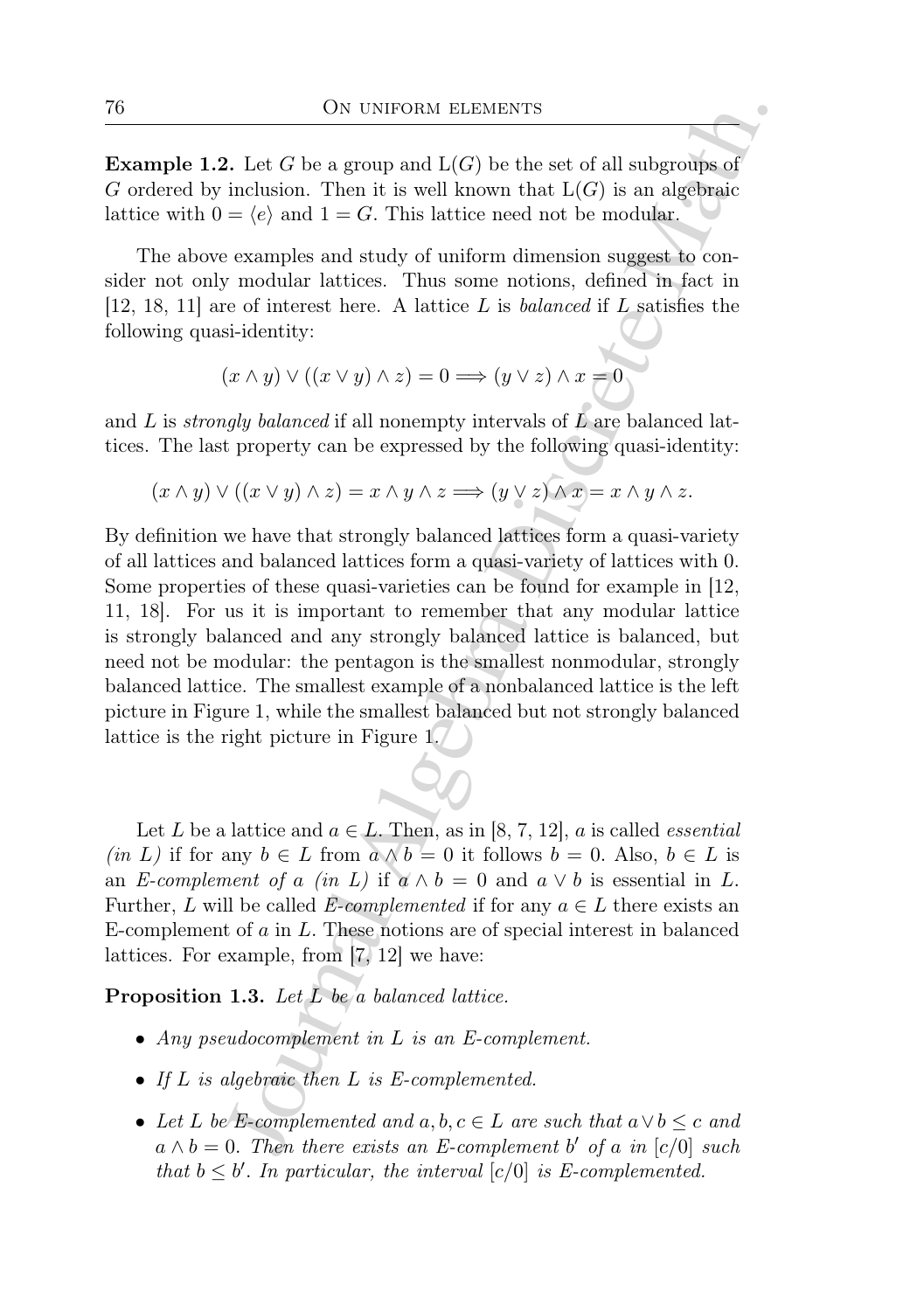

Figure 1: Some small lattices

Note here that in the left lattice from Figure 1 the element  $b$  is a pseudo-complement of a, but it is not an E-complement. The following question seems to be not very difficult.

Question 1. Let L be a lattice satisfying the following condition: For any  $c \in L$  and  $a, b \in [c/0]$  such that  $a \wedge b = 0$  there exists an E-complement b' of a in  $[c/0]$  with  $b \leq b'$ . Is L a balanced lattice?

The Ascending (Descending) Chain Condition for any partially ordered set will be abbreviated by ACC (DCC respectively). If  $L$  and M are lattices, then *trivial extension of L by M* will mean here the set  $L \cup (M \setminus \{0\})$  with the relations  $\leq$  from L and M and with  $l < m$  for any  $l \in L, m \in M \setminus \{0\}$  (see pictures on Figure 1 as a simple illustration).

## 2. Uniform elements

In this section lattices having many uniform elements will be considered. Recall, following [13, 8, 12], that if L is a lattice and  $u \in L$  then u is uniform (in L) if  $u \neq 0$  and any  $0 \neq x \in [u/0]$  is essential in this interval. Moreover, L is uniform if  $0 \neq 1$  and 1 is a uniform element in L. Obviously an element  $u \in L$  is uniform if and only if the interval  $[u/0]$  is a uniform lattice and any nonzero element of a uniform lattice is uniform. In particular atoms are uniform elements.

It is evident that any chain is a uniform lattice and any uniform lattice is balanced, but it need not be strongly balanced.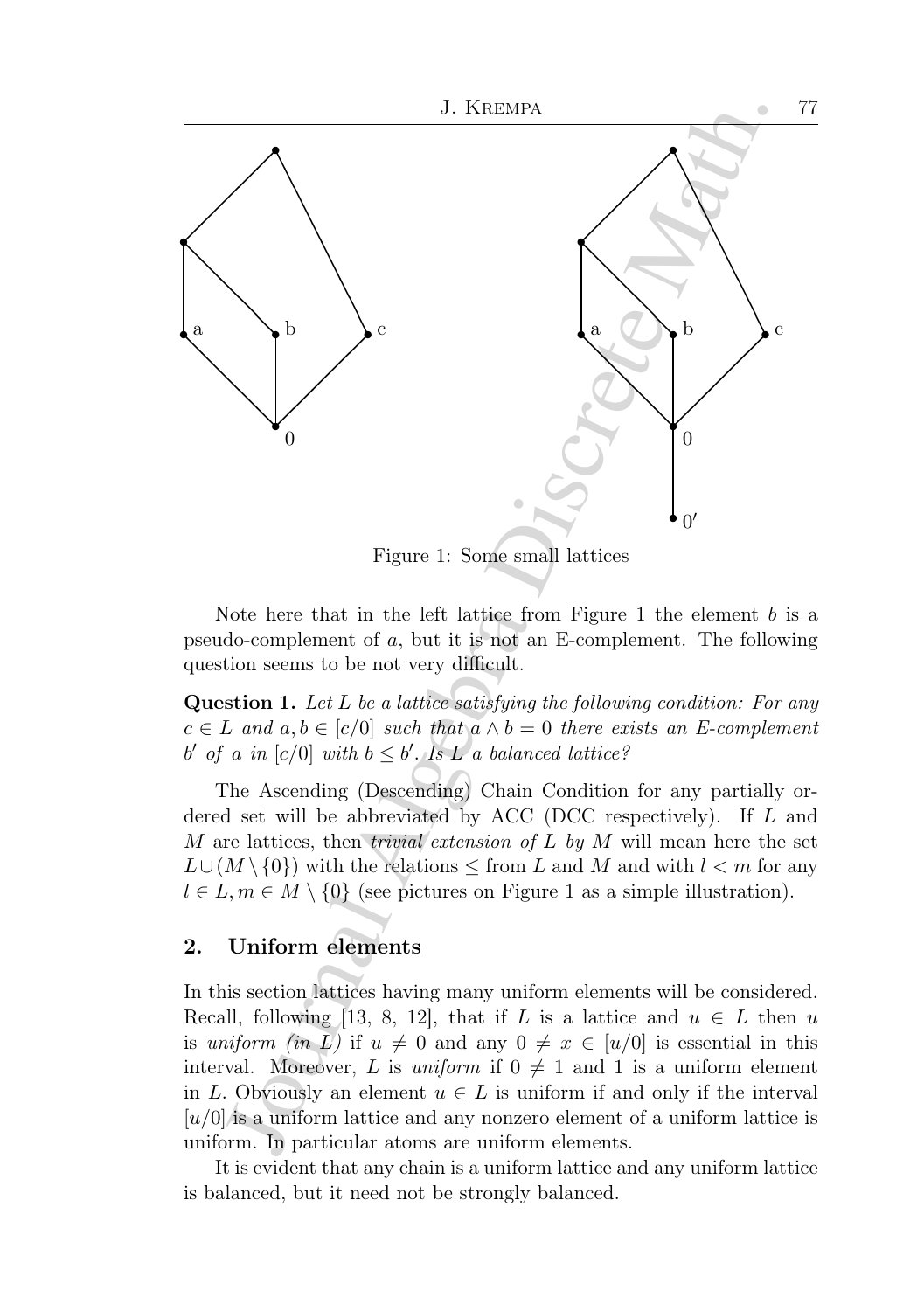**Example 2.1.** Let  $L$  be a uniform lattice and let  $M$  be a nonbalanced lattice. Then the trivial extension of  $L$  by  $M$  is a uniform, but not a strongly balanced lattice.

As in  $[14, 12]$ , a lattice L will be named locally uniform if any 0interval in L contains a uniform element. Thus every atomic lattice, in particular any finite lattice, is locally uniform.

Clearly any 0-interval of locally uniform lattice is locally uniform and any lattice with DCC for elements is locally uniform too. On the other hand, in [10, 9, 16] there are examples of 0-sublattices of distributive locally uniform lattices, being not locally uniform. We also have

**Proposition 2.2.** Let L be an E-complemented balanced lattice with ACC for E-complements. Then L is locally uniform.

*Proof.* Let  $0 \neq b \in L$ . We have to find a uniform element in [b/0]. From Proposition 1.3 and the assumption we know that this interval is E-complemented. Hence, we can assume that  $b = 1$  and  $[b/0] = L$ .

ON UNIFORM ELEMENTS<br>
1. Let L be a uniform lattice and let M be a nonbalanced<br>
1. Let Livial extension of L by M is a uniform, but not<br>
almocd lattice.<br>
12], a lattice L will be named locally uniform if any 0-<br>
12], a lat If  $L$  is uniform then there is nothing to prove. Let  $L$  be not uniform. Denote by  $X$  the set of all E-complements of nonzero elements. By assumption this set is not empty and contains a maximal element, say c. Hence there exists  $0 \neq a \in L$  such that  $a \wedge c = 0$  and  $a \vee c$  is essential in L. Let  $d, e \in [a/0]$  be such that  $d \neq 0$  and  $d \wedge e = 0$ . Evidently  $(d \vee e) \wedge c = 0$ . Thus, by balancedness of L, we have  $d \wedge (e \vee c) = 0$ . Hence, by Proposition 1.3, there exists an E-complement  $f$  of  $d$  in  $L$  such that  $e \vee c \leq f$ . Hence  $f \in X$ . Now maximality of c in X implies that  $f = c$ . Thus  $e = 0$ , because  $c \wedge e = 0$  and  $e \leq c$ . Hence a has to be uniform, as required.

The above result can, by Proposition 1.3, be applied to balanced lattices with ACC for elements. However the assumption on balancedness is indispensable. Indeed, in [10] a lattice with ACC for elements, but having no uniform elements is constructed. It is also known (see Proposition 3.5 below) that without the ACC condition the above proposition need not be true for modular algebraic lattices.

One might expect that in any algebraic lattice the interval generated by all uniform elements is locally uniform, but it is not true, even for lattices of submodules (see Example 3.9 below). Only under very strong conditions this is true.

Proposition 2.3. Let L be an algebraic and distributive lattice and let  $a \in L$  be the join of all uniform elements. Then the interval  $[a/0]$  is a locally uniform lattice.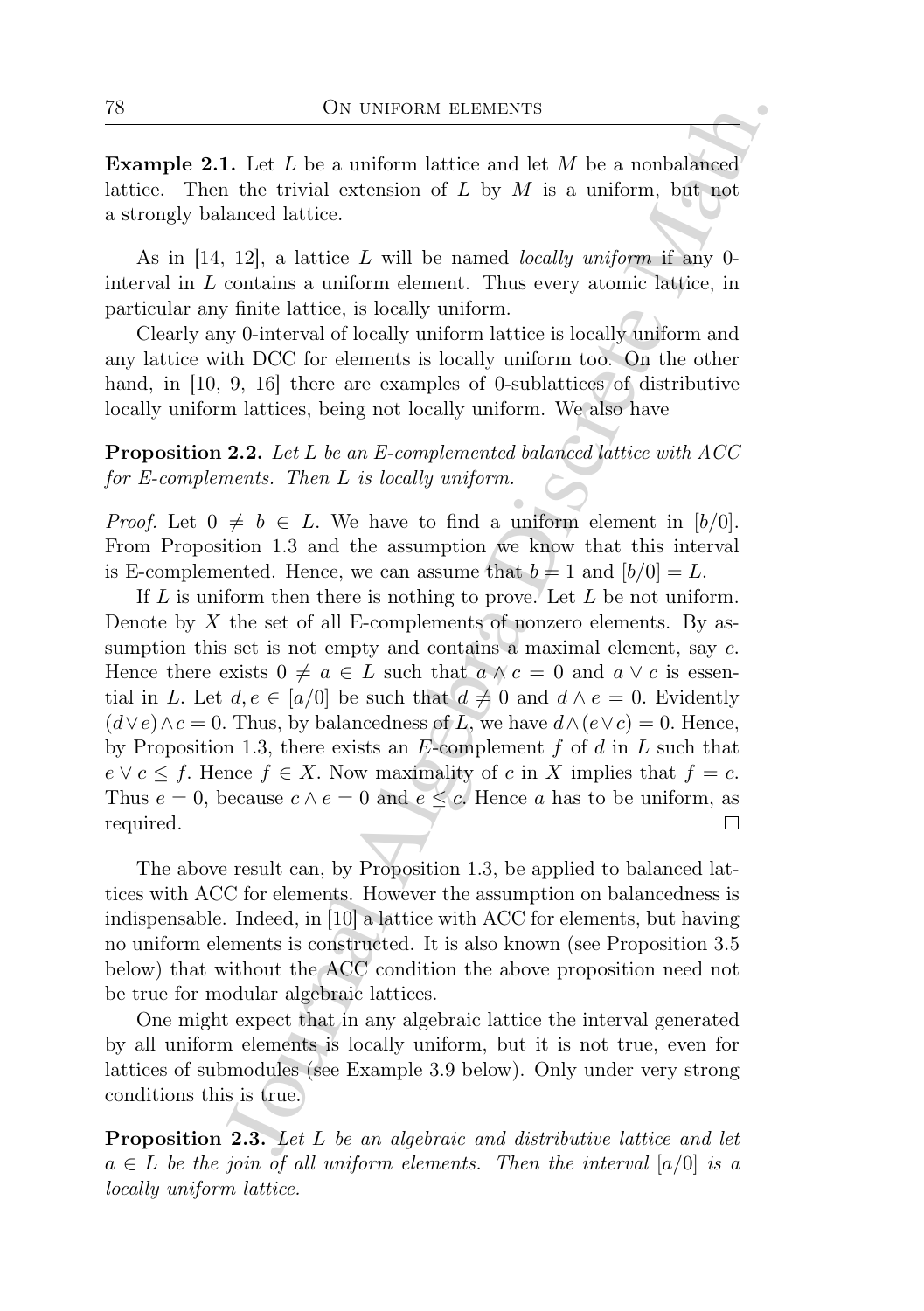J. KIEEMIX<br>
J. KIEEMIX<br>
f. Let  $0 \neq b \in [a/0]$ . We can assume that b is compact. Thus<br>
ition of a, we can assume that there are uniform denoted by  $a_1, \ldots, b_k$ <br>
that  $b \leq \sqrt{r_{-1}} u_i$ . Hence, by distributivity,  $b = \sqrt{r_{-1}} ($ *Proof.* Let  $0 \neq b \in [a/0]$ . We can assume that b is compact. Thus, by definition of a, we can assume that there are uniform elements  $u_1, \ldots, u_n$ such that  $b \leq \bigvee_{i=1}^{n} u_i$ . Hence, by distributivity,  $b = \bigvee_{i=1}^{n} (b \wedge u_i)$ . This means that for some i the meet  $b \wedge u_i$  is nonzero and is uniform, because it is smaller than  $u_i$ .  $\Box$ 

One can observe the following fact about extensions, covering the case of trivial extensions:

**Proposition 2.4.** Let L be a lattice and  $a \in L$ .

- If a is essential in L and the interval  $[a/0]$  is locally uniform then L is locally uniform;
- If a is a modular element and the intervals  $[a/0]$  and  $[1/a]$  are locally uniform then L is locally uniform.

As in [16], a lattice L will be called *strongly locally uniform* if any its nontrivial interval is locally uniform. Thus every strongly atomic lattice is strongly locally uniform. Hence, lattices satisfying DCC for elements are strongly locally uniform. Chains form another class of strongly locally uniform lattices.

Immediately from the definition any interval of a strongly locally uniform lattice is strongly locally uniform. On the other hand, in [10, 9, 16] there are examples of distributive, strongly locally uniform lattices containing 0-sublattices being even not uniform. From [10] we have:

**Proposition 2.5.** Let L be a lattice with ACC for elements. If L is strongly balanced then L is strongly locally uniform.

**Lemma 2.6.** Let L be a lattice and  $a \in L$  be an element such that any  $b \in [a/0]$  is modular in L. If the intervals  $[a/0]$  and  $[1/a]$  are strongly locally uniform then L is strongly locally uniform.

As a consequence we obtain

**Theorem 2.7.** Let L be a complete and modular lattice. Then there exists an element  $a \in L$  such that the interval  $a/0$  is strongly locally uniform and contains all strongly locally uniform 0-intervals of L. Moreover, the lattice  $[1/a]$  has no strongly locally uniform interval of the form  $[b/a]$ .

Proof. Clearly the union of any increasing chain of strongly locally uniform 0-intervals in  $L$  is strongly locally uniform. Hence, by Zorn's Lemma, we can take a maximal interval, say  $\left[\frac{a}{0}\right]$ , of this type. Using Lemma 2.6 one can check that the interval  $\lfloor 1/a \rfloor$  has no nontrivial strongly locally uniform intervals of the form  $\lfloor b/a \rfloor$ .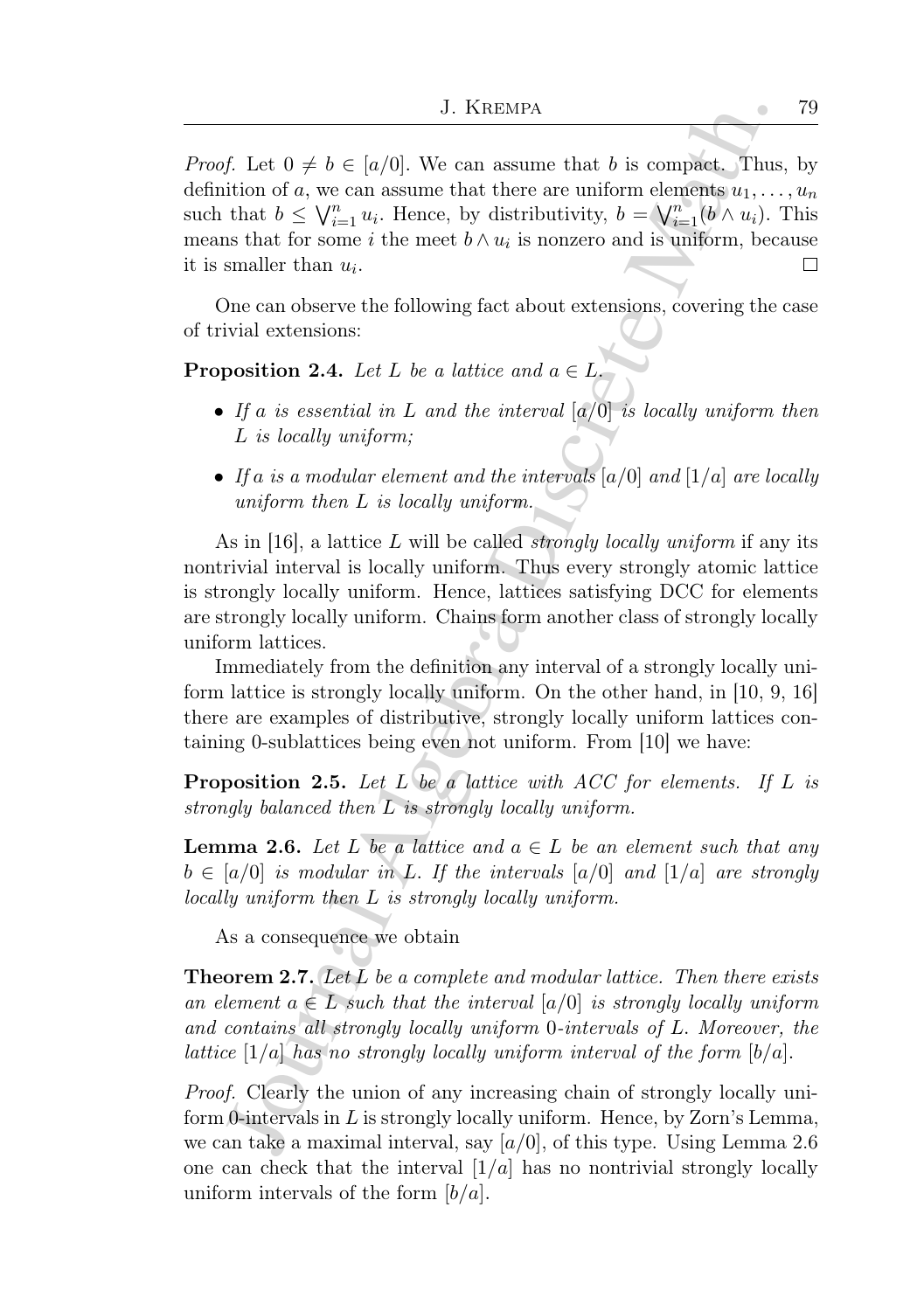Let  $c \in L$  be such that the interval  $[c/0]$  is strongly locally uniform. Then, by definition, the interval  $[c/(a \wedge c)]$  is also strongly locally uniform. Hence, by modularity of L, the interval  $[(a \vee c)/a]$  is strongly locally uniform too. By previous part of the proof we then have  $c \leq a$ , as required.

Question 2. Can the above result be proved for strongly balanced algebraic lattices?

Our interest to study lattices, modules and groups with many uniform elements was motivated by the following result from [9, 12, 11]:

Theorem 2.8. Let L be a lattice. Then the (strong) uniform dimension is defined for L if and only if L is (strongly) balanced and (strongly) locally uniform.

## 3. Modules

In this section we discuss modules with lattices of submodules having many uniform elements. For our convenience modules will often be named according to properties of lattices of their submodules.

There exists a rich theory of chain modules and of uniform modules, often depending on particular properties of the basic ring (see [13]). Injective hulls are very important in this theory. In particular we have

**Proposition 3.1.** Let M be a module with the injective hull  $\overline{M}$ . Then M is uniform or locally uniform if and only if  $\overline{M}$  shares the same property.

ON UNIFORM ELEMENTS<br>
be such that the interval  $[c/d]$  is strongly locally uniform,<br>
initial, the interval  $[c/d]$  is also strongly locally uniform,<br>
initial, the interval  $[c/d + c)'/d$  is strongly locally<br>
By previous part of th From results of previous sections and modularity of lattices of the form  $L(M)$  we have that a submodule of a (strongly) locally uniform module is (strongly) locally uniform and homomorphic image of a strongly locally uniform module is strongly locally uniform. However, (see Example 3.9 below), a homomorphic image of a locally uniform module need not be locally uniform. We only have

Proposition 3.2. For any ring R the class of all locally uniform Rmodules is closed under direct sums. Thus, there exists a locally uniform and faithful R-module.

*Proof.* Let  $M_1, M_2$  be locally uniform R-modules and  $0 \neq X \subseteq M_1 \oplus M_2$ be a submodule. If  $X \cap M_1 = 0$  then X contains a uniform submodule isomorphic to a submodule of  $M_2$ . If  $X \cap M_1 \neq 0$  then this intersection, and X too, contains a uniform submodule. Hence  $M_1 \oplus M_2$  is locally uniform. The same conclusion follows easily for direct sums of any family of locally uniform modules.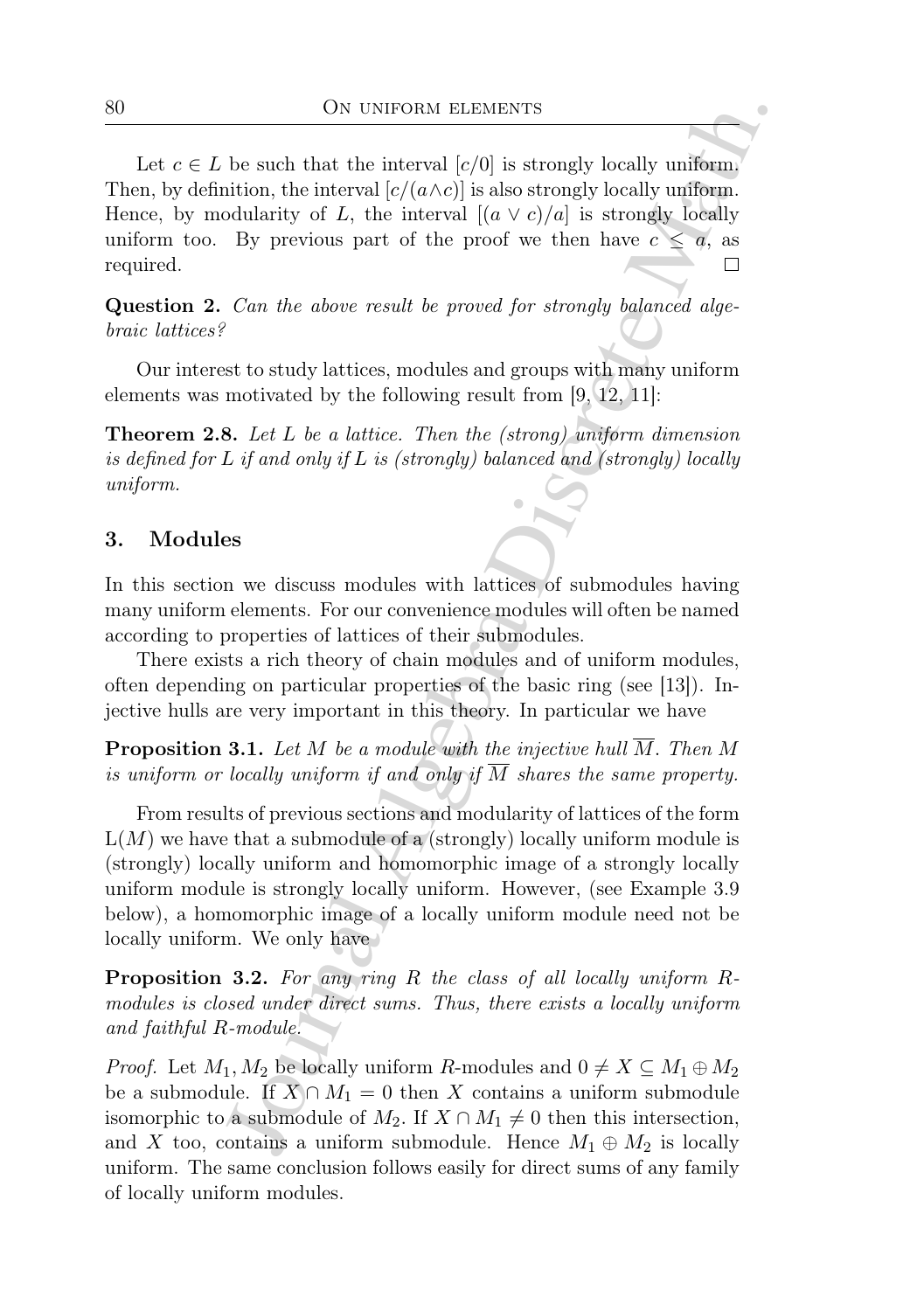Now, for any  $0 \neq r \in R$  let  $I_r$  be a maximal right ideal of R not containing r, and  $M_r = R/I_r$ . Then it is easy to check that all modules  $M_r$  are uniform and the module  $M = \bigoplus_{r \in R} M_r$  is a faithful R-module. By the first part of the proof  $M$  is locally uniform. □

We also have

**Proposition 3.3.** Let R be a ring. Then the following conditions are equivalent:

- 1. Any R-module is locally uniform;
- 2. Any R-module is strongly locally uniform;
- 3. Any cyclic R-module is locally uniform;
- 4. Any nonzero injective R-module contains a nonzero injective indecomposable submodule.

J. KIEBMIN<br>
J. KIEBMIN<br>
Haming r, and  $M_r = R/r/r$ . Then it is easy to check that all model<br>
minimg r, and  $M_r = R/r/r$ . Then it is easy to check that all model<br>
the first part of the proof  $M$  is locally uniform.<br>
We also have<br> Proof. Let M be an R-module. It is evident that any interval in the lattice  $L(M)$  is isomorphic to  $L(N)$  for a homomorphic image N of a submodule of  $M$ . Hence, if any  $R$ -module is locally uniform then any R-module is strongly locally uniform. Now the result follows by standard arguments. □

Let us call a ring R an  $LU\text{-}ring$  if any R-module is locally uniform. Certainly right noetherian rings are LU-rings. More generally, combining Corollary 2.10 from [4] with Proposition 2.6(i) in the same paper we obtain the following result, noticed in [9]

Theorem 3.4. Any ring with right Gabriel dimension is an LU-ring.

On the other hand we have the following result, in fact due to Goldie

**Theorem 3.5.** Let  $R$  be a domain. Then the following conditions are equivalent:

- 1. The module  $R_R$  is uniform;
- 2. The module  $R_R$  is locally uniform;
- 3. The module  $R_R$  contains a uniform submodule;
- 4. R is a right Ore domain.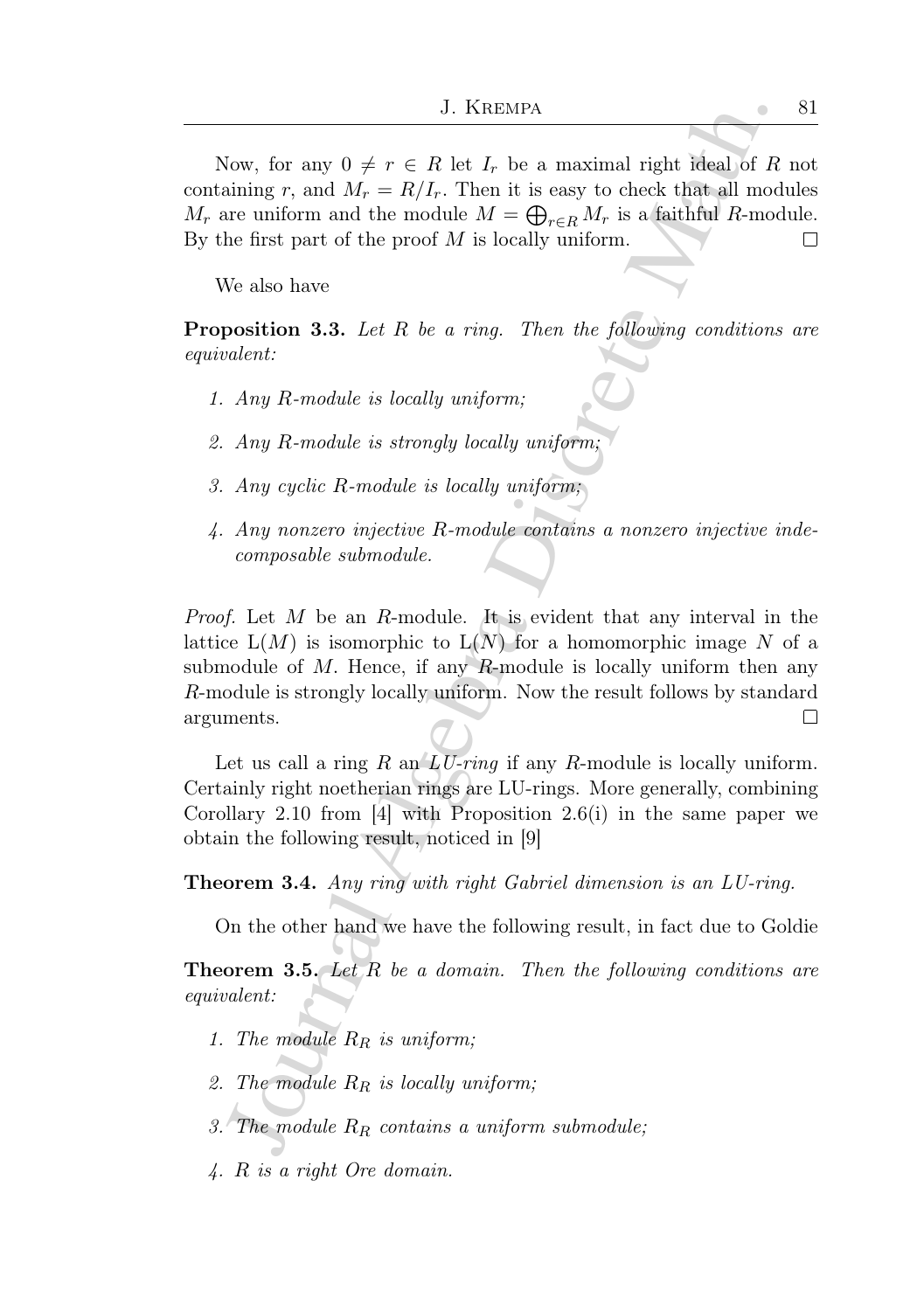*Proof.* Let the module  $R_R$  contain a uniform submodule X and let  $0 \neq$  $x \in X$ . Then the module  $xR \subseteq X$  is uniform and isomorphic to  $R_R$ , because R is a domain. In this way  $3 \Rightarrow 1$ . Now it is easy to complete the proof.

From the above result we know that any commutative domain is an LU-ring, but there are examples of commutative semiprime rings without this property. It is enough to take a commutative regular (in the sense of von Neumann) ring without minimal idempotents, as in Example 2 in [9].

ON UNIFORM ELEMENTS<br>
are module  $R_R$  contain a uniform submodule X and let  $0 \neq$ <br>
the module  $xR \subseteq X$  is uniform submodule X and let  $0 \neq$ <br>
a domain. In this way  $3 \Rightarrow 1$ . Now it is easy to complete<br>
a domain. In this way As a consequence of results from [5] we know that any right chain ring has right Krull dimension if and only if it has right Gabriel dimension. Hence in [4, Example 10,10] it is shown in fact an example of a commutative local valuation domain R without Gabriel dimension. However this domain is an LU-ring by Proposition 3.3. Using the same arguments one can see that any homomorphic image of  $R$ , different from the residue field, is also an LU-ring without Gabriel dimension, but has only one prime ideal. Thus it would be interesting to find an intrinsic characterization of the class of all LU-rings, not covered by Proposition 3.3. Results saying that some well known classes of rings contain only LU-rings are also of interest.

For arbitrary ring, using Theorem 2.7, we obtain:

**Theorem 3.6.** Let M be a module. Then there exists the largest submodule  $S(M)$  which is strongly locally uniform. Moreover,  $S(M/S(M)) = 0$ .

As a consequence of the above result and earlier observations we have

Corollary 3.7. Let R be a ring. Then the class of all strongly locally uniform modules is closed under unions of chains, taking submodules, homomorphic images and extensions.

The above corollary means that for any ring  $R$  to be strongly locally uniform is a hereditary torsion in the category of all R-modules. This torsion is certainly nonzero, because there are simple R-modules, but it can be proper.

**Example 3.8.** Let  $F$  be a field and let  $A$  be an  $F$ -algebra which is a domain but not a right Ore domain, for example the free associative algebra with more than one generator. Let  $V$  be the algebra  $A$  considered as a vector space over F and let  $E = End_F(V)$ . Then  $A \subset E$  by right multiplications. Let  $B \subset E$  be the set of all endomorphisms of finite rank and  $R = A + B$ . Then it is known, and easy, that B is an ideal essential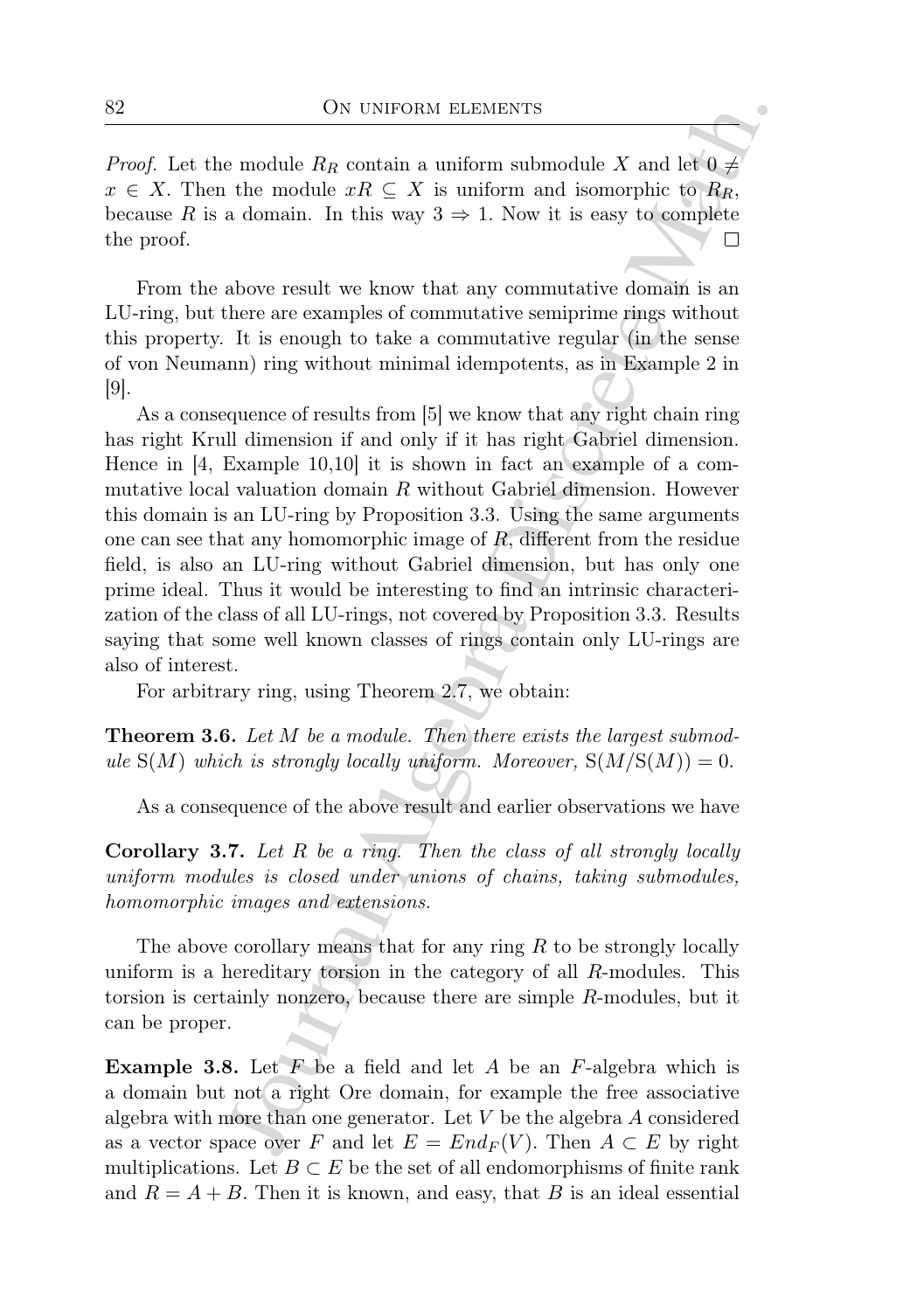in  $L(R_R)$ . Moreover, B is the right socle of R and  $R/B \simeq A$ . Hence, by Theorem 3.5,  $S(R_R) = B$ .

Now let  $W \subset V$  be a subspace of codimension 1 and let  $M = \{r \in V\}$  $R \mid Wr = 0$ . Certainly  $M \subset B$  and M is a maximal submodule of B. Let  $X = R/M$ . Then one can check that X is uniform, because  $B/M$  is an essential submodule in  $X$ , but is not strongly locally uniform, because  $X/(B/M) \simeq R/B$ . In this way we obtained that  $S(X) = B/M \neq X$ .

Now we show that a module generated by two uniform submodules need not be locally uniform.

J. KIEEMIX<br>
J. KIEEMIX<br>  $R_R$ ). Moreover, *B* is the right socle of *R* and  $R/B \simeq 4$ . Hence<br>
rem 3.5, S( $R_R$ ) = *B*.<br>
Gow let  $W \subset V$  be a subspace of codimension 1 and let  $M = \{Wr = 0\}$ . Certainly  $M \subset B$  and  $M$  is a maxi **Example 3.9.** Let X be a uniform module, and let  $P \subset X$  be a submodule such that  $X/P$  is not locally uniform. Let  $N = \{(p, p) | p \in P\}$  and  $Y = (X \times X)/N$ . Then Y is generated by uniform submodules, natural images of  $X \times 0$  and  $0 \times X$ . On the other hand, Y contains a natural image of X embedded diagonally into  $X \times X$ . This image is isomorphic to  $X/P$  and is not locally uniform. Hence Y is not locally uniform.

In connection with just indicated examples the following question seems to be interesting

**Question 3.** Let  $R$  be a ring, but not an  $LU$ -ring. Is there a uniform  $R$ -module M with  $S(M) = 0$ ?

## 4. Groups

In this section groups with lattices of subgroups having a lot of uniform elements are discussed. Results exhibiting difference from lattices of the form  $L(M)$  will be of special interest. Groups will often be named according to properties of lattices of their subgroups.

It is well known  $(17)$  that a group G is a chain if and only if there exists a prime p such that G is a subgroup of the Prüfer group  $C_{p^{\infty}}$ .

It is evident that any uniform group is either a  $p$ -group or is torsion free. However the structure of all uniform groups is complicated and is not known yet. To discuss details let us agree that the following groups are standard uniform groups:

- subgroups of Prüfer groups  $C_{p^{\infty}}$  for all primes p,
- subgroups of the additive group  $\mathbb Q$  of the rational numbers,
- subgroups of the infinite quaternion group  $Q_{2^{\infty}}$ .

It is visible that any standard uniform group has an abelian subgroup of index at most 2. Hence, it would be interesting to know if uniform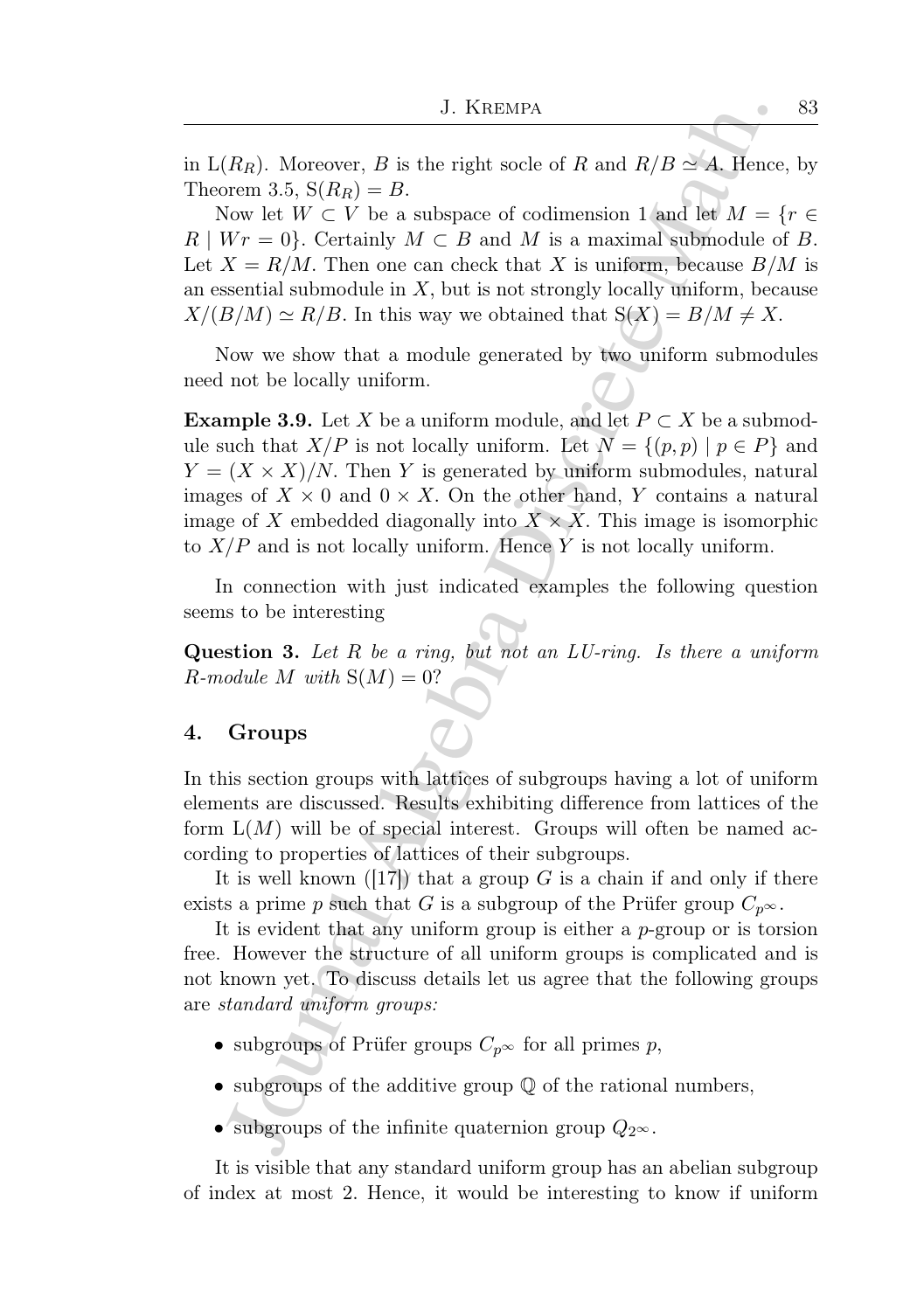groups, maybe with some finiteness conditions, have to be standard. In this direction, among others, the following results are proved in [1, 10]:

**Theorem 4.1.** Let G be a locally virtually solvable group. If G is uniform then G is a standard uniform group. In particular, any locally linear uniform group is standard uniform.

**Proposition 4.2.** Let G be a periodic locally residually finite group. If G is uniform then G is a standard uniform group.

Question 4. Let G be a torsion free and locally residually finite uniform group. Is G a standard uniform group?

Examples of nonstandard uniform groups were constructed by Adian, Ol'shanskii and others. Some of these examples are presented in [15, §31].

Let us recall the notion invented (under another name) over 30 years ago by S.N. Cernikov in [2]: A group G is locally graded if any finitely generated subgroup  $\langle e \rangle < H \leq G$  contains a subgroup of finite index. In connection with the above results the following question is of interest:

Question 5. Let G be a locally graded uniform group. Is G a standard uniform group?

Any cyclic group is certainly locally uniform. Hence we have the following immediate observation

Proposition 4.3. Let G be a group. Then G is locally uniform.

ON UNIFORM ELEMENTS<br>
with some finiteness conditions, have to be standard. In<br>
among others, the following results are proved in [1, 16]:<br>
Let  $G$  be a locally virtually solvable group. If  $G$  is a<br>
Let  $G$  be a locally v Situation with strongly locally uniform groups is complicated. Certainly any abelian group is strongly locally uniform, but in [10] there are examples of metabelian, but not strongly locally uniform groups. Among them are locally finite groups. Thus we know that an extension of a strongly locally uniform group by another strongly locally uniform group need not be strongly locally uniform.

In [10, 16] some strongly locally uniform groups are described:

Theorem 4.4. Let G be a group. Then G is strongly locally uniform in any of the following cases:

- 1. G satisfies DCC for subgroups,
- 2. G is strongly balanced and satisfies ACC for subgroups,
- 3. G is strongly balanced and locally finite,
- 4. G satisfies the normalizer condition,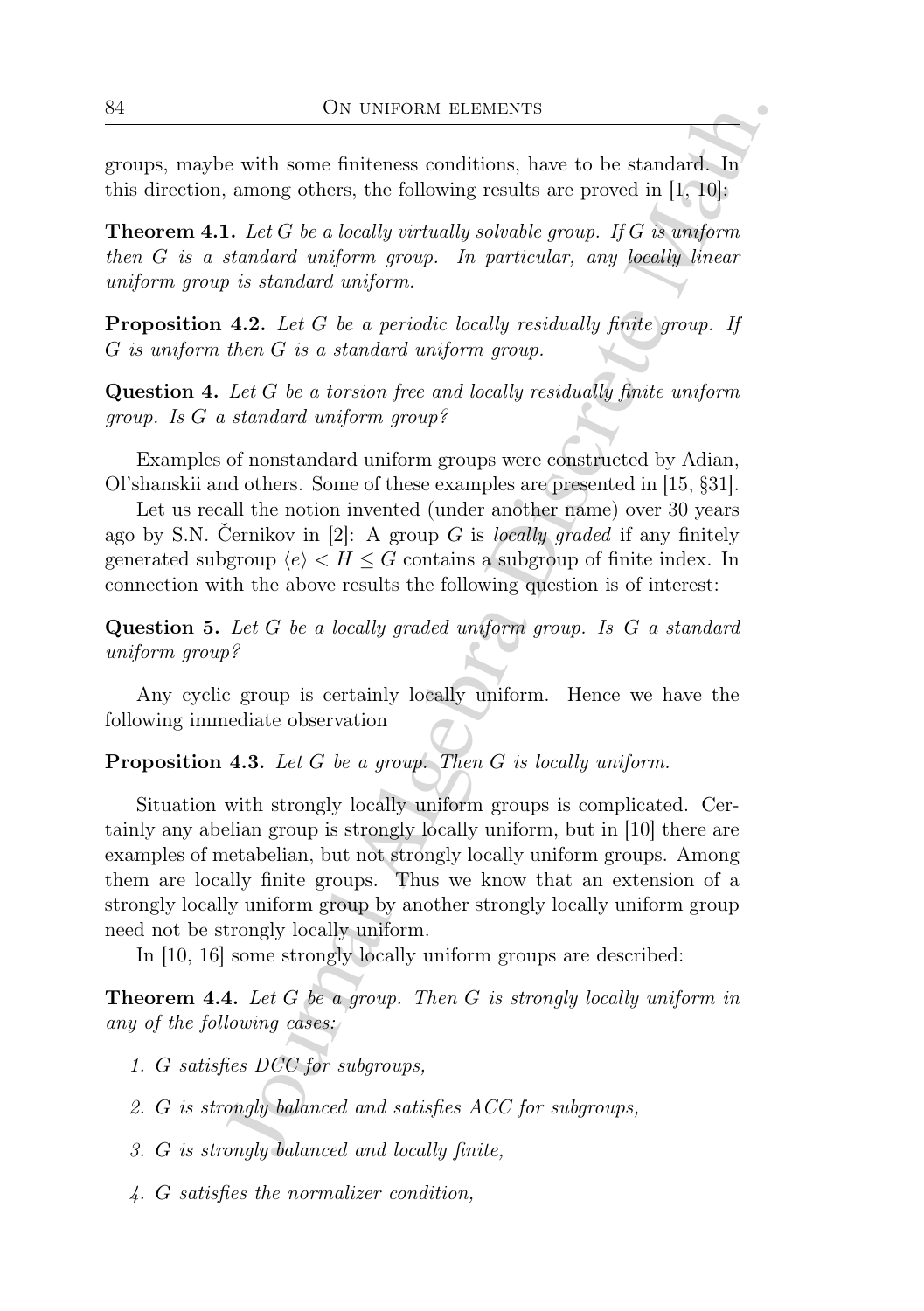#### 5. G is generalized nilpotent.

In [16] it was shown that some cyclic extensions of periodic abelian groups are strongly locally uniform, and even strongly atomic. As an immediate consequence of Lemma 2.6 we have a related result.

J. KIEEMIX<br> *G* is generalized nilpotent.<br>
If  $B$  it was shown that some cyclic extensions of periodic abea are strongly chemic. As<br>
dediate consequence of Lemma 2.6 we have a related result. As<br>
dediate consequence of Le **Theorem 4.5.** Let G be a group and  $N \subseteq G$  a normal subgroup such that every subgroup of N is modular in G. If N and  $G/N$  are strongly locally uniform groups, then G is also strongly locally uniform.

**Corollary 4.6.** Let  $N \subseteq G$  be a subgroup such that any subgroup of N is normal in G. If  $G/N$  is strongly locally uniform then G is strongly locally uniform too.

Question 6. Let G be a strongly balanced group. Is G strongly locally uniform?

For locally finite groups the affirmative answer follows from [16]. On the other hand, by examples from [10] we know that for arbitrary lattices the answer is in the negative.

#### References

- [1] C. Baginski and J. Krempa, On a characterization of infinite cyclic groups, Publ. Math. Debrecen 63(2003), 249-254.
- $[2]$  S.N. Cernikov, *Infinite nonabelian groups with an ivariance condition for infinite* nonabelian subgroups, Dokl. Akad. Nauk SSSR 194(1970), 1280-1283.
- [3] L. Fuchs, "Infinite Abelian Groups", vol. 1, Academic Press, New York, 1970.
- [4] R. Gordon and J.C. Robson, "Krull dimension", Mem. Amer. Math. Soc. 133(1973).
- [5] R. Gordon and J.C. Robson, The Gabriel dimension of a module, J. Algebra 29(1974), 459-473.
- [6] G, Grätzer, "General Lattice Theory", (2nd edition), Birkhäuser Verlag, Basel 1998.
- [7] P. Grzeszczuk, J. Okniński and E.R. Puczyłowski, Relations between some dimensions of modular lattices, Comm. Algebra 17(1989), 1723-1737.
- [8] P. Grzeszczuk and E.R. Puczyłowski, On Goldie and dual Goldie dimensions, J. Pure Appl. Algebra 31(1984), 47-54.
- [9] P. Grzeszczuk and E.R. Puczyłowski, On infinite Goldie dimension of modular lattices and modules, J. Pure Appl. Algebra 35(1985), 151-155.
- [10] J. Krempa, On uniformity in lattices of subgroups, in: "Advances in Group Theory", F. de Giovani & M.L. Newell (eds.), Aracne Editrice, Roma 2003, pp 71-84.
- [11] J. Krempa and A. Sakowicz, On uniform dimensions of finite groups, Colloq. Math. 89(2001), 223-231.
- [12] J. Krempa and B. Terlikowska-Osłowska, On uniform dimension of lattices, in: Contributions to General Algebra 9, Holder-Pichler-Tempsky, Wien, 1995, pp 219-230.